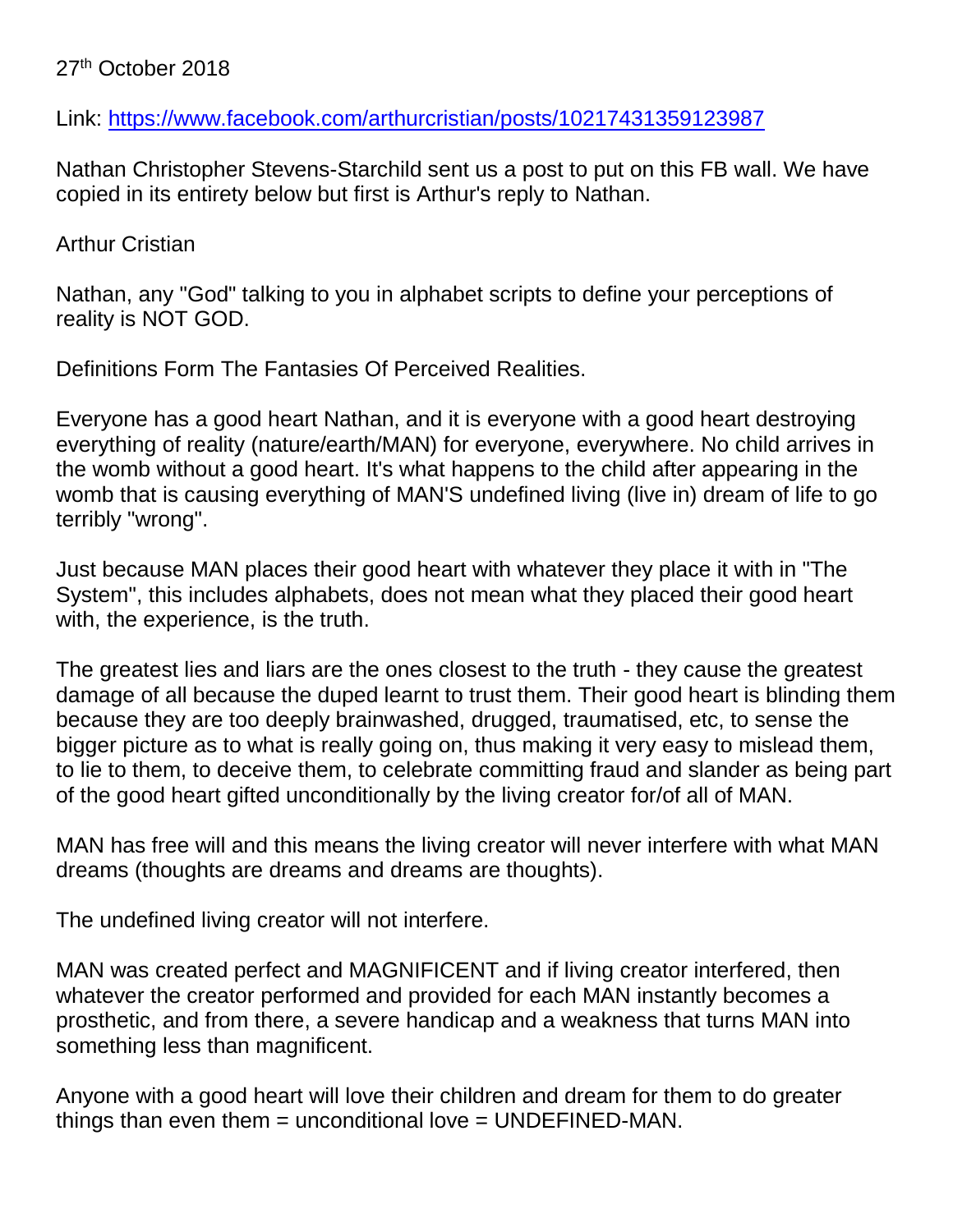No one who truly loves their children will HOLD THEM BACK, force them to be less than them for whatever reason.

The undefined living creator never dreamt for its creation of UNDEFINED MAN to be less than the creator.

A creator who dreams mediocrity for all its creations is a loveless, heartless, cruel, nasty and most evil creator imaginable.

The real undefined living creator gave you FREE-WILL and every MAN has free-will, meaning everything of creation, from the most tiniest to the largest is unique and original, not one the same as the next. Every grain of sand is unique and original, never to be repeated, the same with every leaf, branch, tree, air particle, drop of water, molecule, microbe, creature, forest, valley, mountain, stream, etc, etc, and every instant/moment of life is unique and original, never to be repeated EVER.

Everything of living creator's creation, is SACRED and MAN was never dreamt (meant) by the creator to tamper and alter its undefined creation. So it is here amongst creation where a MAN started defining the reality of another MAN, and in doing so, started desecrating (DESTROYING) the creation of unique and original life.

To define is to destroy undefined creation.

The Satanic/Luciferic /Freemasonic world that is "The System" and EVERYTHING of "The System", desecrates undefined MAN'S FREE-WILL

It was amongst MAN on the land there, and MAN on the land over there, and MAN on the land here, where a MAN on the land, amongst many of MAN on the land, dreamt to covet another MAN, and from there, dominate all of MAN on land everywhere.

The whole of "The System" and everything going on in "The System" across all its recorded ages, overt or covert, is this coveting dream of a MAN determined to dominate all of MAN on the land everywhere. We were all never meant to be in (underneath) the image (dream) of another MAN.

To define a MAN is pure slavery.

Wherever you see alphabets you also see/witness invasion, slavery, harm, war, chaos, destruction, greed, selfishness, power and control trips, arrogance, ignorance, indifference, abuse, cruelty, rape, pillage, plunder, hopelessness, weakness, directionlessness, emptiness, despair, distrust, suicide, harm, etc, etc, going on all around them, ALWAYS, and this is because all of MAN with good hearts now involved in alphabets already had their free-will's broken long ago and therefore, stupidly misplaced the good heart amongst lies, deception, fraud, slander, etc, etc, believing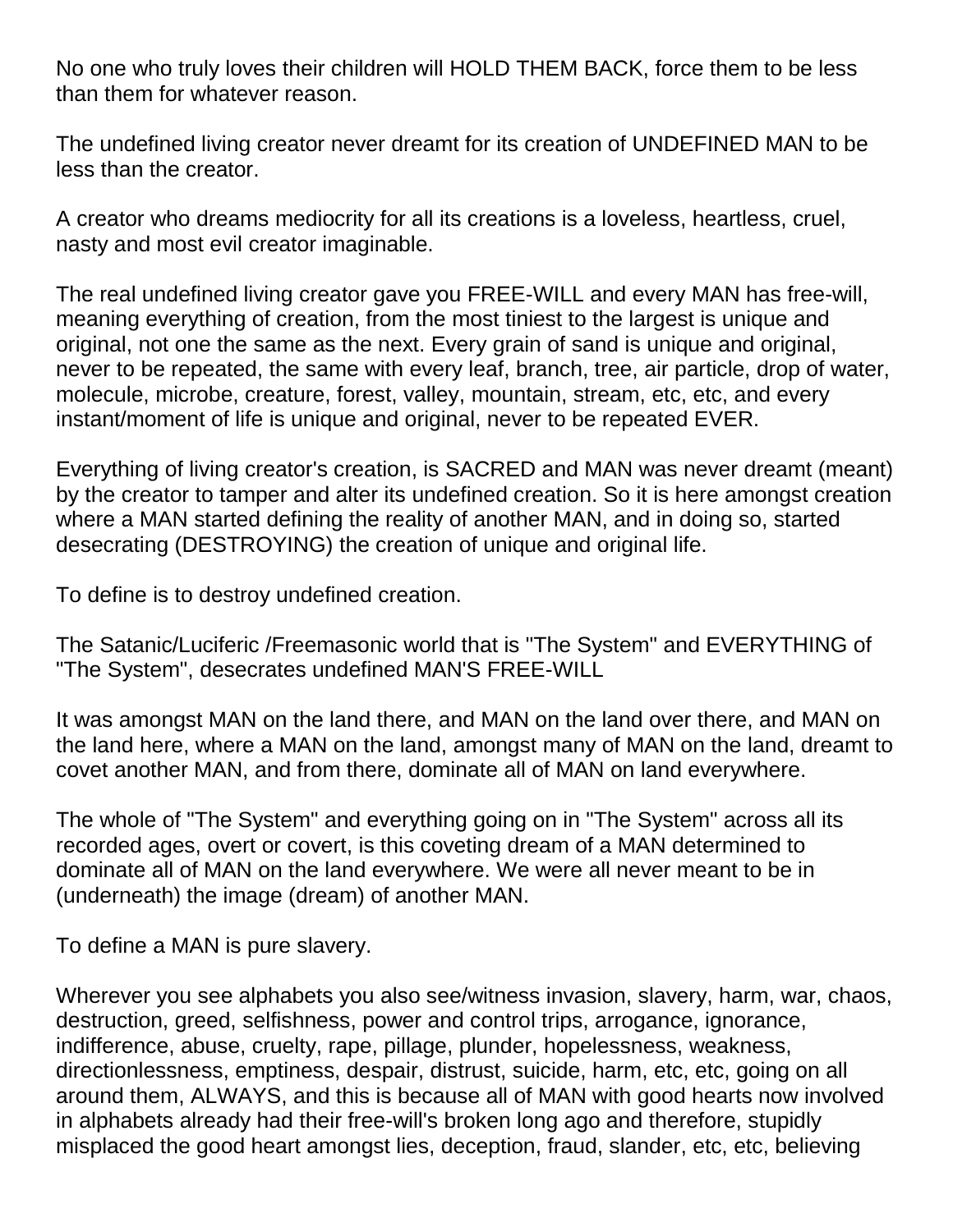they are/were doing the right thing, and not realising they had already become the devil "personified" and doing all its dirty work in subjugating all of MAN everywhere and keeping it that way, hence, cults, sects, races, cultures, creeds, titles, standings, exclusivity, privilege, etc. etc, all of it DEFINED to them by another MAN determined to control them.

The walls of sacredness (so to speak) of every UNDEFINED MAN were attacked from the instant each child appeared in the womb, and from there, the war of domination over all of MAN was waged with invasion in mind, because it was already done to them. The very brush of evil that was used to destroy them, they also now use to destroy everyone else they can reach.

The battle was over the control of the helm of every vessel and whoever controls the vessel (the brain/mind/etc = the dreams a MAN dreams) already has the complete power to sail the vessel in any direction they choose, from birth to death.

The Pirates of Freemasonry/Occults still have their PAX ROMANUS flag flying above the pirates crows nest and at the top of the masthead of every vessel they conquered.

The MAN who invented this coveting dream, the Grand Architect of Freemasonry, coveting all Freemasons/Occultists/Satanists is their Founding Father and the GRAND PLAN to dominate all of MAN on Land across earth is their greatest dream they all live for, and that dream is the Skull And Bone Flag of the Pirates, their Jolly Roger:

[https://www.1000flags.co.uk/ekmps/shops/1000flagsuk/images/pirate-skull](https://www.1000flags.co.uk/ekmps/shops/1000flagsuk/images/pirate-skull-crossbones-crossed-sabres-8-x5-240cm-x-150cm-flag-36175-p.jpg?fbclid=IwAR3qdQGMm3EbC-VgPvbr9OJf08T6JZMN6Lqugn0mi2RxBWXXqfXHKh-ME8g)[crossbones-crossed-sabres-8-x5-240cm-x-150cm-flag-36175](https://www.1000flags.co.uk/ekmps/shops/1000flagsuk/images/pirate-skull-crossbones-crossed-sabres-8-x5-240cm-x-150cm-flag-36175-p.jpg?fbclid=IwAR3qdQGMm3EbC-VgPvbr9OJf08T6JZMN6Lqugn0mi2RxBWXXqfXHKh-ME8g) [p.jpg?fbclid=IwAR3qdQGMm3EbC-](https://www.1000flags.co.uk/ekmps/shops/1000flagsuk/images/pirate-skull-crossbones-crossed-sabres-8-x5-240cm-x-150cm-flag-36175-p.jpg?fbclid=IwAR3qdQGMm3EbC-VgPvbr9OJf08T6JZMN6Lqugn0mi2RxBWXXqfXHKh-ME8g)[VgPvbr9OJf08T6JZMN6Lqugn0mi2RxBWXXqfXHKh-ME8g](https://www.1000flags.co.uk/ekmps/shops/1000flagsuk/images/pirate-skull-crossbones-crossed-sabres-8-x5-240cm-x-150cm-flag-36175-p.jpg?fbclid=IwAR3qdQGMm3EbC-VgPvbr9OJf08T6JZMN6Lqugn0mi2RxBWXXqfXHKh-ME8g)

[https://kathleenhalme.com/images/pirate-clipart-pirate-flag-4.jpg?fbclid=IwAR0H-](https://kathleenhalme.com/images/pirate-clipart-pirate-flag-4.jpg?fbclid=IwAR0H-LbeJxP5BpmBFFmppQ_WmnhY9vTkFiO_TWl0Fle0EwBdJtdVgr5GMZY)[LbeJxP5BpmBFFmppQ\\_WmnhY9vTkFiO\\_TWl0Fle0EwBdJtdVgr5GMZY](https://kathleenhalme.com/images/pirate-clipart-pirate-flag-4.jpg?fbclid=IwAR0H-LbeJxP5BpmBFFmppQ_WmnhY9vTkFiO_TWl0Fle0EwBdJtdVgr5GMZY)

And a modern version of Jolly Roger

[https://i5.walmartimages.com/asr/3bd602f2-36dd-4663-9cbd-](https://i5.walmartimages.com/asr/3bd602f2-36dd-4663-9cbd-77a97a56871e_1.72a4fa72a5cd6a24eeb70fd246c26a15.jpeg?odnHeight=450&odnWidth=450&odnBg=FFFFFF&fbclid=IwAR1Z8flRLm0jsq4DsxkVtYJRMIilVHmaYVlICwQeVMRyRd8wjw35lc9L3Qk)[77a97a56871e\\_1.72a4fa72a5cd6a24eeb70fd246c26a15.jpeg?odnHeight=450&odnWi](https://i5.walmartimages.com/asr/3bd602f2-36dd-4663-9cbd-77a97a56871e_1.72a4fa72a5cd6a24eeb70fd246c26a15.jpeg?odnHeight=450&odnWidth=450&odnBg=FFFFFF&fbclid=IwAR1Z8flRLm0jsq4DsxkVtYJRMIilVHmaYVlICwQeVMRyRd8wjw35lc9L3Qk) [dth=450&odnBg=FFFFFF&fbclid=IwAR1Z8flRLm0jsq4DsxkVtYJRMIilVHmaYVlICwQe](https://i5.walmartimages.com/asr/3bd602f2-36dd-4663-9cbd-77a97a56871e_1.72a4fa72a5cd6a24eeb70fd246c26a15.jpeg?odnHeight=450&odnWidth=450&odnBg=FFFFFF&fbclid=IwAR1Z8flRLm0jsq4DsxkVtYJRMIilVHmaYVlICwQeVMRyRd8wjw35lc9L3Qk) [VMRyRd8wjw35lc9L3Qk](https://i5.walmartimages.com/asr/3bd602f2-36dd-4663-9cbd-77a97a56871e_1.72a4fa72a5cd6a24eeb70fd246c26a15.jpeg?odnHeight=450&odnWidth=450&odnBg=FFFFFF&fbclid=IwAR1Z8flRLm0jsq4DsxkVtYJRMIilVHmaYVlICwQeVMRyRd8wjw35lc9L3Qk)

Every MAN is DEAD (skull and bones) because the free-will of their vessel was broken and they are all now robot-drone-slaves.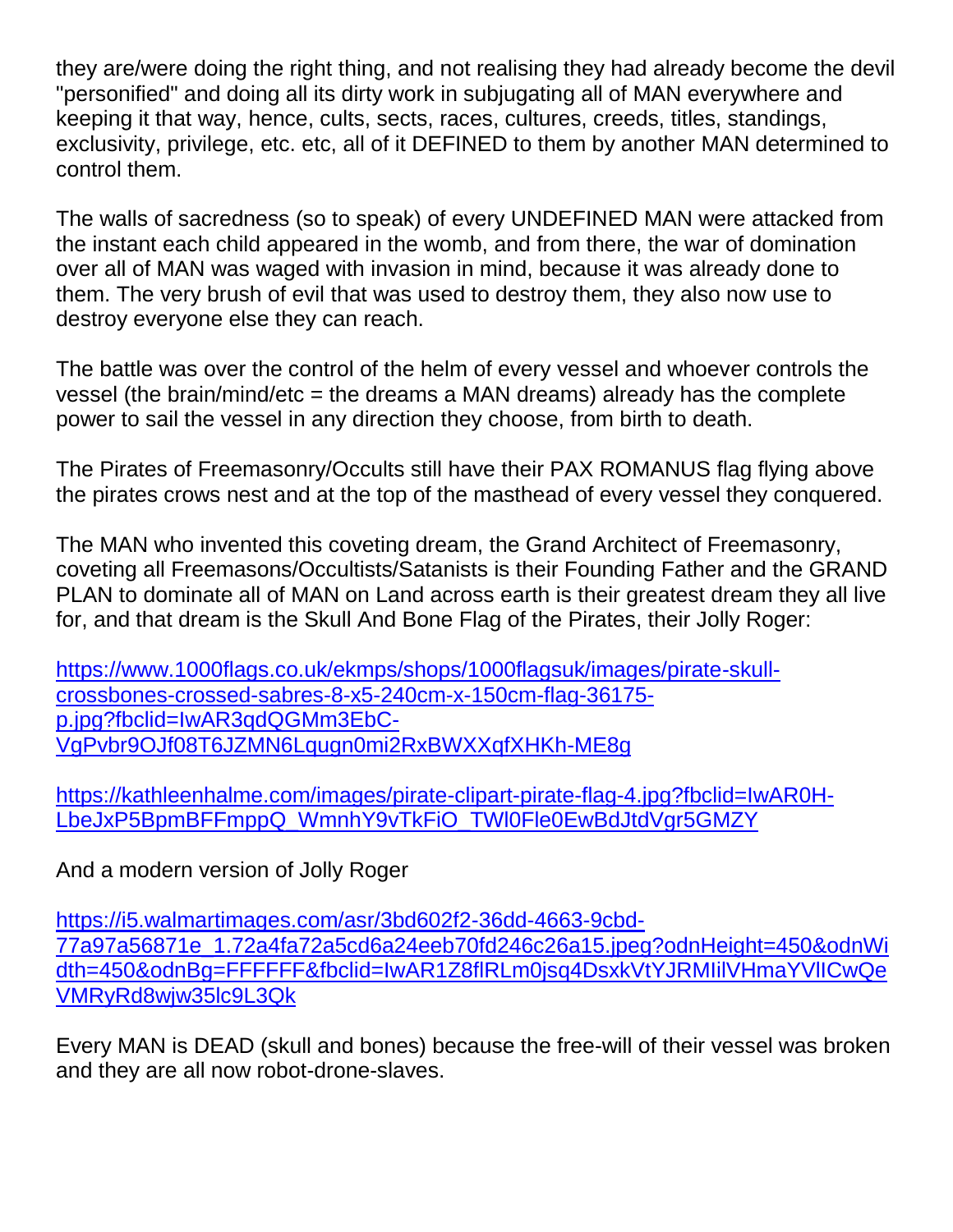They all gave up creating their undefined soul and are all now soulless because the undefined soul they were all meant to create does not exist to be in control of their helm.

Through the fantorgasmic expansion of a fake "persona" formed under the definitions of "NAME", an imaginary MAN-made demon crafted out of the inculcation and anthropomorphism of black-magic, the "NAME" of the fake defined MAN is now in full control of their vessels.

Every "NAME" (word) is filed and ranked but who we really are, UNDEFINED MAN, does not exist amongst filing cabinets, hard/storage drives, folders, alphabets, etc.

Using definitions to argue for preconceptions is already the predetermination of a fake robotic life set amongst these notions that form the entertainment of "The System" (CULTS/SECTS), where these fantasies are played out in games of wow and wow, right and wrong, health and not health, life and death, etc, etc, day in, day out for a whole lifetime.

Everything you are experiencing in "The System" was already predetermined and no matter when you wake up to this fact, there were already men and women going back centuries, determined to bamboozle you with the craft and practice of their black magic tricks, alphabets, including mathematics and geometry, being one of many.

Have these magic tricks stopped all the wars, abolished poverty, homelessness, malnutrition, cruelty, injustice, etc, and has it brought an eternal living peace and freedom for all of MAN across earth, and do words/definitions put food on the table, make the sun shine, clouds rain and cause seeds to burst into flowers, fruits, herbs, vegetables, shrubs and trees and do words create shelter??????

Do you go to the word air to get your next breath of air? Do you go to the word water to get water? Do you go to the thought (word) of God to have direct access/experience/perception to God? What about the words freedom or truth or peace or love or joy or abundance or do no harm? Can these words provide freedom, truth, peace, love, joy, abundance and do no harm? What about the word money or system or government or constitution or democracy? Can these words provide you life? What about the words Galactic Federation or Ashtar Command or The Pleiadian Council Of Light? Can these words provide you life, reality & truth? What about the words Alice In Wonderland or Harry Potter or Easter Bunny or Santa Claus? Do children go to them to learn truth? Do you go to words like Venus Project to gain access to nature, life, reality & truth? Can any word give you access to life, nourishment, truth, freedom, peace, joy, abundance, etc?

Definitions form the fantasies of perceived realities.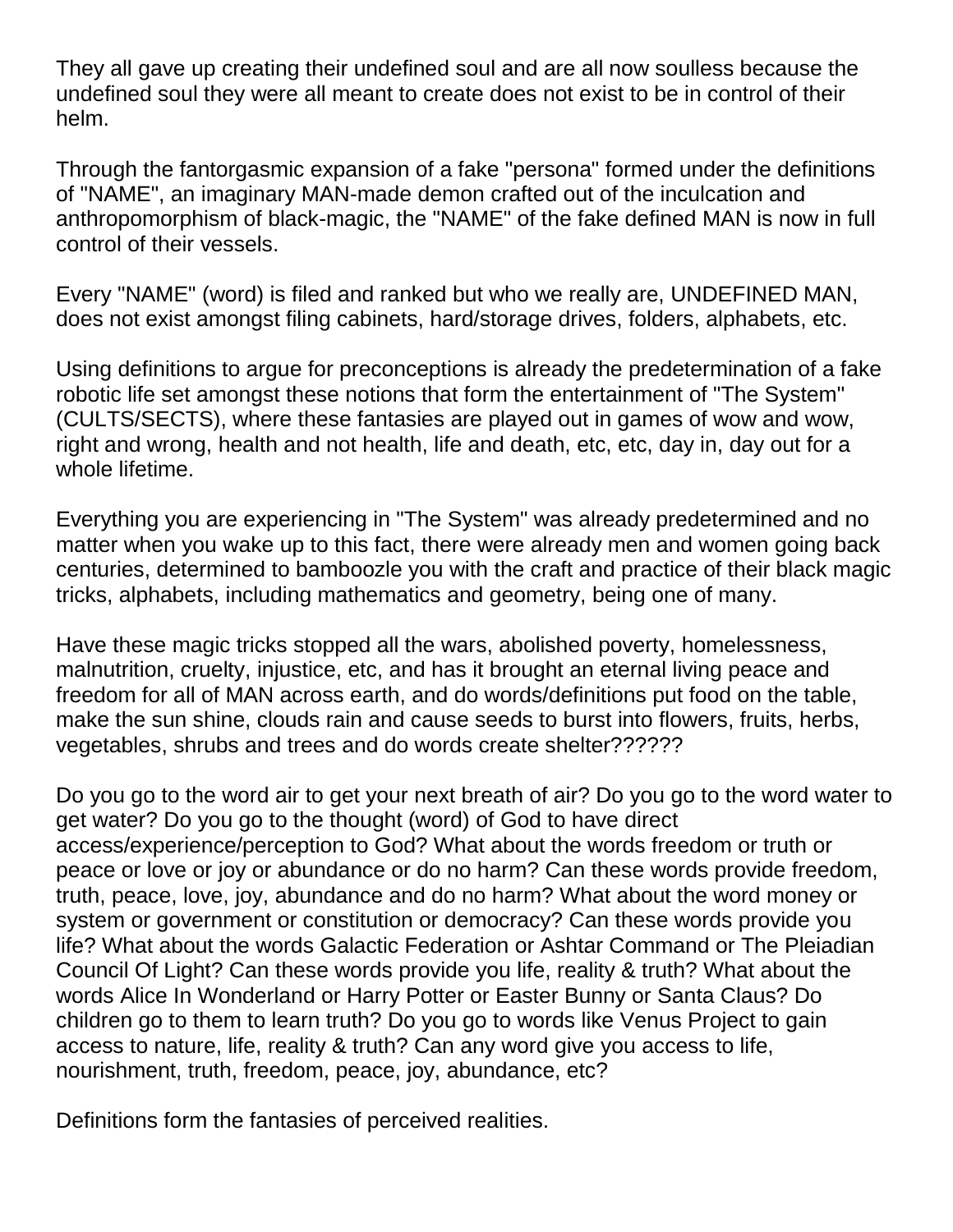Nathen, you have been possessed by the glorious illuminated light of a MAN-made demon, all of your "own" doing (dreaming), and you need to use lots of scrutiny and contemplation to not only rout out the lies you now behold of this demon, but you also need to see how you were tricked into letting the good heart accept this demonic lie (fake dream) into your real life so it can rule you.

This is a massive lie: "In The Beginning Was The Word And The Word Was With God And The Word Was God." All of it are definitions, words, and all alphabets are definitions forming preconceived scripts of DEFINED FANTASY and this God is a defined (illuminated) God that comes and goes as a man-made (energised) apparition through the water of MAN'S breath. There never was a beginning to "God" (life/reality/creation). The only beginning was the lie made up about a defined God and perpetuating this lie ever since. This God is the same demonic (man-made) entity that overlighted you Nathan. You must had taken one hell of a lot of psychedelic drugs/mushrooms.

-------------------------

Nathan Christopher Stevens-Starchild

Arthur Cristian you sound like you're the one on shrooms to me buddy. I'm not trying to claim your reality for you and I definitely am not possessed by a demon.

-------------------------

## Arthur Cristian

You are not comprehending/sensing what is being shared with you. We have not made you, the MAN, wrong and you are not answerable to anyone. However, the inculcation you have endured and the anthropomorphism you've performed with these defined dreams has formed a demonic (fantasy) dreamscape that you've created which you are experiencing even until today, including all the characters that have come and gone along the way.

We are not saying that you have not had the experiences that you have had or that they were not deeply profound for you. What we are saying is that, raised in "The System" on the definitions of "The System", we place these definitions over the experiences to make meaning of them. This is a form of demonic possession because the thoughts that we are superimposing over the experiences are not ours, therefore, we are possessed by them.

The good heart is not yours, neither does the good heart belong to anyone. We don't own anything, air, water, sunshine, nature, etc, etc, as it's all of the good heart which is the living consciousness of the living creator.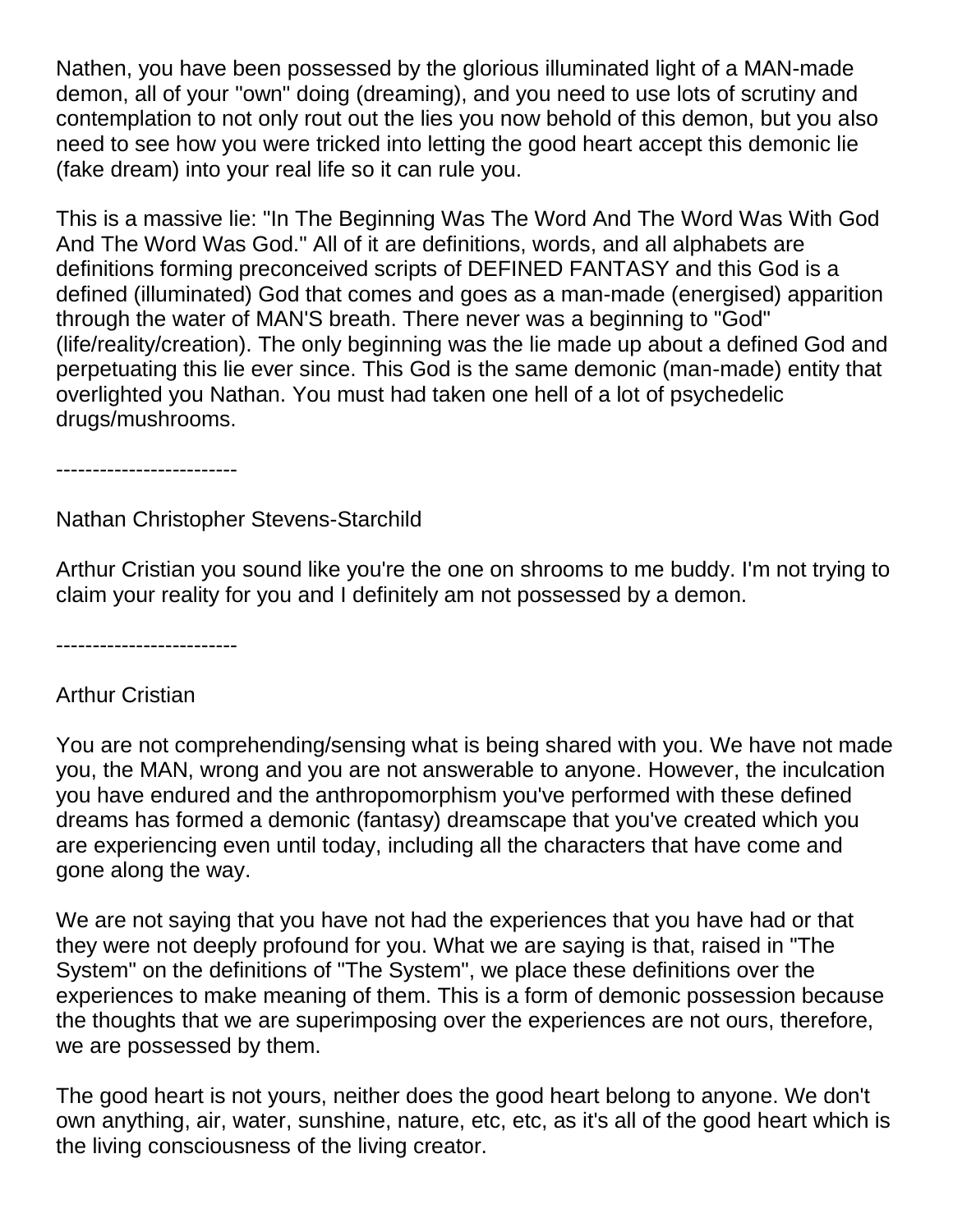It's from this co-creation with the living consciousness of the undefined creator that each child raised by nature with no one inside their heads defining reality for them will create an undefined soul that's naturally part of the expansion of the living creator's consciousness.

But when we accept definitions as truth, and direct the current of our life energy into these defined dreams while also directing the good heart into these lies which can only have us form deep bonds with fantasy, we are forming the illusory matrix of a fairytale, and the more we bond with these demons/thought-forms, the more we fade away from the good heart to become soulless and we don't even realise we are doing it.

After the intense inculcation into "superman", a child can be seen running around playing in a superman costume set amongst the props and the stage the child has used out of the household and garden to run the imagining, predetermined scripts of superman and actually believe it to be true.

As grown ups we do the same satanic ritual with "God", universal consciousness, etc, images defined to us from so long ago but ever expanding in their influence as we fall more and more and more into the creations of our "own" delusion with self-obsession all-the-while claiming the defined experiences with these fantasies and illusions as being the truth.

What we are saying is watch out for everything that has been put into your head by others because they are not your unique, original thoughts. We are living co-creators of the dream of MAN'S life.

-------------------------

Julie Froberg Rose

We are one

-------------------------

Arthur Cristian

One is finite, is lineal and is defined. No offence intended. Whole is synergistic, is undefined and non-lineal  $=$  the total is greater than the individual parts.

-------------------------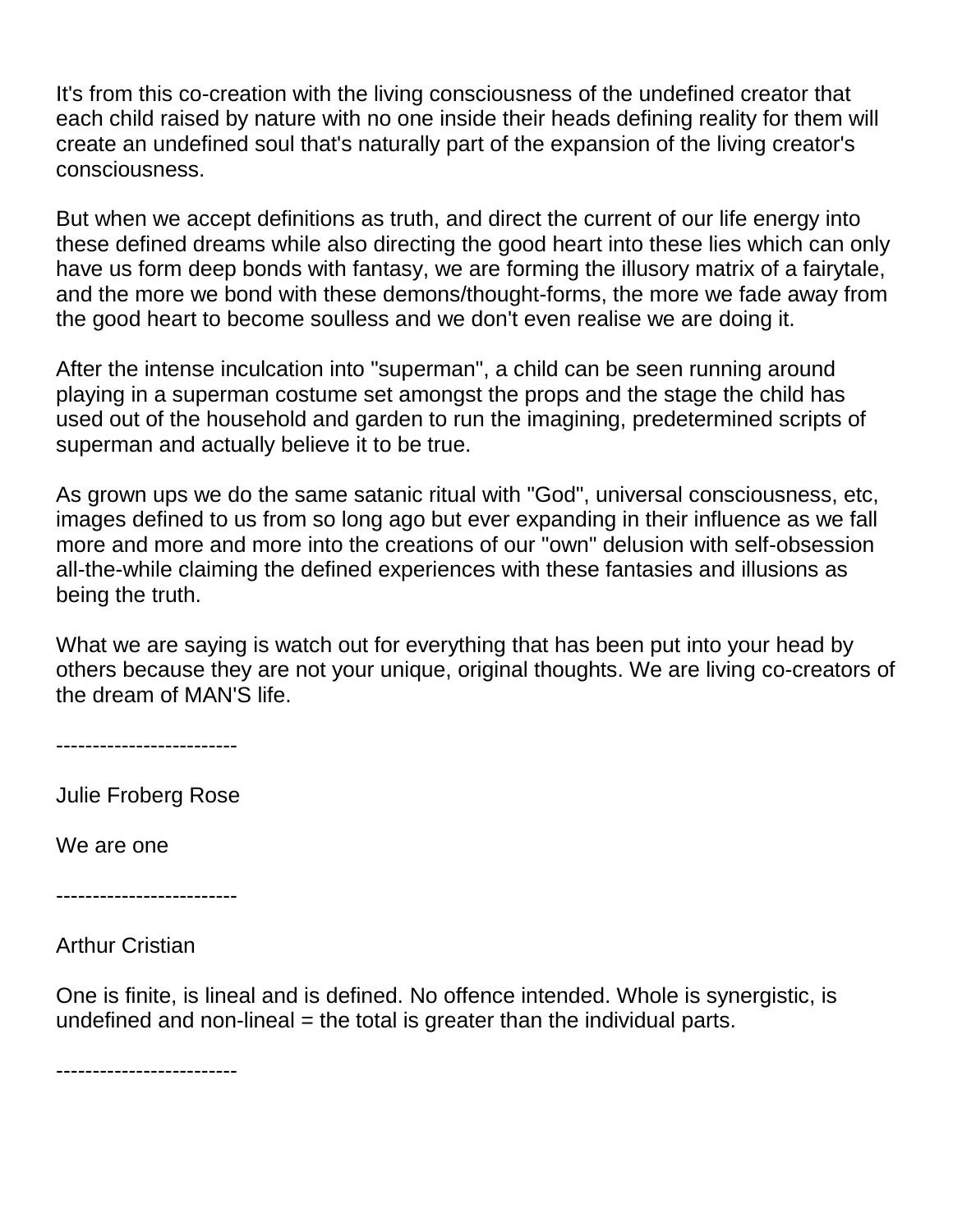## Nathan Christopher Stevens-Starchild

Arthur Cristian I love you

-------------------------

Arthur Cristian

The trademark of someone with a broken will originally started when the doubt about what they already had in abundance amongst paradise where everyone already had everything and no one needed to own anything/everything. And so their doubt had them go after another MAN/tribe in paradise to covet and dominate them to appease the doubt about what they feel they didn't have. And so "The System" of overt control began until it transitioned to covert where chaos was everywhere but no one could see where the problem was coming from.

In the covert system of power and control, it is the invasion of those who seek to dominate another that is all the information streaming out of alphabets causing all the confusion, chaos and distractions between the ears of those subjugated under alphabets. In the old overt system, it was very easy to detect who the subjugators were because they were always in plain sight, hence all the uprisings and rebellions as slaves went to war over their freedom. Losses were ensured on all sides.

But in a covert system, they do not know/sense who they really are or who their real slave masters are, or that they are all subjugating each other everywhere because they all want something from each other and so use and abuse each other.

Brains addled and mesmerised by vast volumes defined non-sense (copyrighted intellectual property), they are unable to hold the undefined big picture of reality. In this immense state of chaos, they are deeply programmed robot-drones-slaves carrying out the intentions of those who covet and dominate them only for the purpose of using and abusing them as robot-drone-slaves.

As it's happening all around them by everyone as far and wide as they can transport their used and abused vessels, the chaos is always everywhere, hence the confusion as to who the real culprits are because they are out of plain sight, thanks to the confusion and that we are dominating each other because we all want our pound of flesh from each other (so to speak).

When you SENSE/know the big picture, you can hone in on the real perpetrators because they are the ones who benefit from all the engineered chaos going on, like finding Wally and his Wally Watchers in Where's Wally.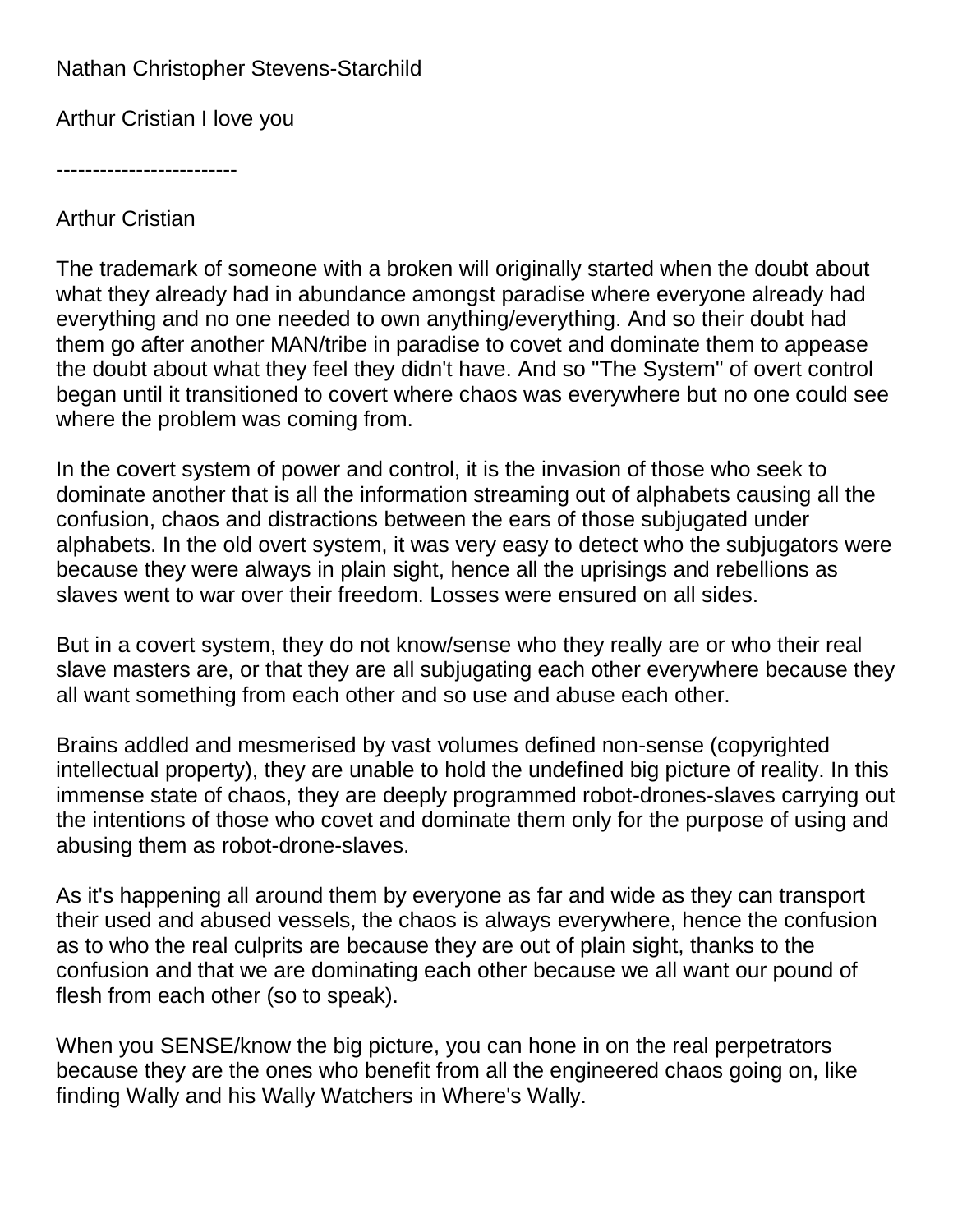"MAN is the higher power but MAN chooses to subjugate himself under the rule of law so we can have order and without the rule of law, there would be chaos", so an ACT Supreme Court Judge said to Fiona Cristian In October 2016.

What was left out was the fact that the Rule Of Law already is the chaos engulfing every child-MAN appearing in the womb and it remains there until they meet their grave.

<https://static.posters.cz/image/1300/posters/where-s-wally-toys-toys-toys-i27883.jpg>

-------------------------

Arthur Cristian

If anyone here wants to grasp how psychosis really works in the mental asylum that is "The System", read this recent FB thread (its a long read)

Link:<https://www.facebook.com/arthurcristian/posts/10217382278577004>

And it continues on with this one: <https://www.facebook.com/arthurcristian/posts/10217401898027478>

And this is the original that started back in August 2017 (huge fb thread) [https://www.scribd.com/document/356534730/Jaba-Was-Again-Blocked-by-Jahnick-](https://www.scribd.com/document/356534730/Jaba-Was-Again-Blocked-by-Jahnick-17th-Aug-2017-Interaction-With-Arthur-Fiona-Cristian-Love-For-Life?fbclid=IwAR0cxdR7e5O9IaAdUs7HxfVzUJV1UA_X_YY0NAd4s8bCY7DqWfIoZosL2yo)[17th-Aug-2017-Interaction-With-Arthur-Fiona-Cristian-Love-For-](https://www.scribd.com/document/356534730/Jaba-Was-Again-Blocked-by-Jahnick-17th-Aug-2017-Interaction-With-Arthur-Fiona-Cristian-Love-For-Life?fbclid=IwAR0cxdR7e5O9IaAdUs7HxfVzUJV1UA_X_YY0NAd4s8bCY7DqWfIoZosL2yo)[Life?fbclid=IwAR0cxdR7e5O9IaAdUs7HxfVzUJV1UA\\_X\\_YY0NAd4s8bCY7DqWfIoZos](https://www.scribd.com/document/356534730/Jaba-Was-Again-Blocked-by-Jahnick-17th-Aug-2017-Interaction-With-Arthur-Fiona-Cristian-Love-For-Life?fbclid=IwAR0cxdR7e5O9IaAdUs7HxfVzUJV1UA_X_YY0NAd4s8bCY7DqWfIoZosL2yo) [L2yo](https://www.scribd.com/document/356534730/Jaba-Was-Again-Blocked-by-Jahnick-17th-Aug-2017-Interaction-With-Arthur-Fiona-Cristian-Love-For-Life?fbclid=IwAR0cxdR7e5O9IaAdUs7HxfVzUJV1UA_X_YY0NAd4s8bCY7DqWfIoZosL2yo)

-------------------------

Link:<https://www.facebook.com/stevensstarchild/posts/10156804194930850>

Nathan wrote

Tales of a Mixed Up Shaman Vol. 53

Psych med catatonia, meeting God in the mountains of northern California

I was completely cut off 100% from my spirit for the last 3 years from being court ordered force medicated on a way too high dose of risperdal for 2 years then haldol for the last year until 4 months ago when my parents advocating for me, for 2-1/2 years i was completely catatonic in a state of full apathy,

continued here:<https://www.facebook.com/arthurcristian/posts/10217329742103625>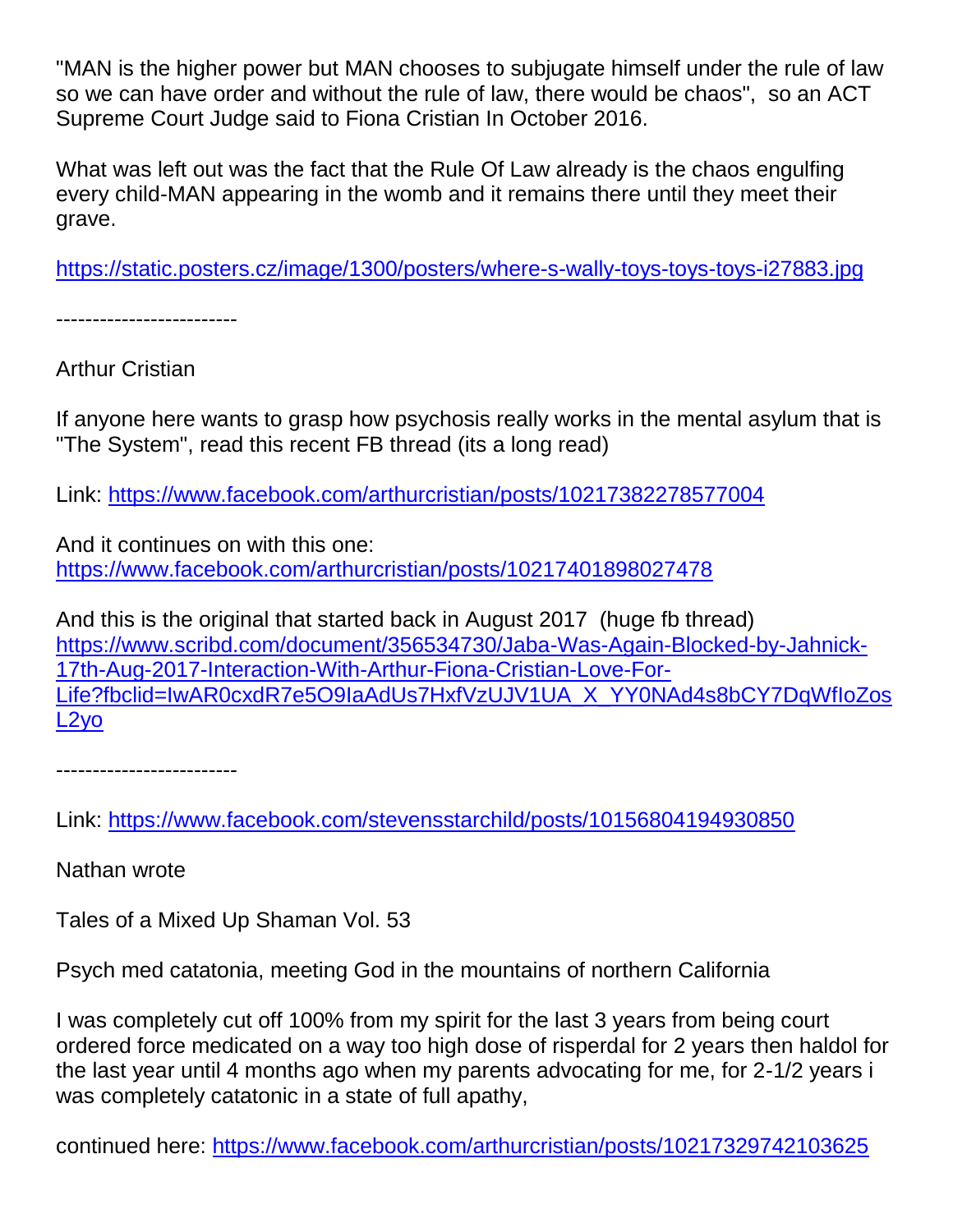\_\_\_\_\_\_\_\_\_\_\_\_\_\_\_\_\_\_\_\_\_\_\_\_\_\_\_\_\_\_\_\_\_\_\_\_\_\_\_\_

Psych med catatonia, meeting God in the mountains of northern California

I was completely cut off 100% from my spirit for the last 3 years from being court ordered force medicated on a way too high dose of risperdal for 2 years then haldol for the last year until 4 months ago when my parents advocating for me, for 2-1/2 years i was completely catatonic in a state of full apathy, indifference, lethargy, severe depression , and severe social anxiety disorder, for that whole two and a half years I layed on my couch watching TV 18 hours a day and just got up once a day at 445pm and walked 2 blocks to the vietnamese restaurant to eat my 1 daily meal, that's all I could force myself to do to stay alive , my emotions, spirituality, mental functions were 100% chemically suppressed, my brain was shut down non functioning, it was the very worst time of my life, some days I wished God would just take me home and end my suffering because I still believein in the Geeat Spirit just had completely lost all connection to spirit but I still believed and my belief got me through, I just started being able to hold conversations again about 4-1/2 months ago when my parents petitioned my psychiatrist to immediately lower my haldol dose, so he did, took it from a brain debilitating 200mg down to 50mg and in the following 2 weeks I finally slowly started coming back to life, then I rediscovered methamphetamine after not using it for over 20 years, it took a powerful central nervous system stimulant to finally get my brain function working properly to access full and expanded consciousness, so first I turned my brain all the way on, with full brain function I was able to have full connection to my consciousness which I was then able to expand my consciousness with the power of my intention, and then with an expanded consciousness I was able to make contact with my spirit again!! It was incredible, then about a month ago I got back into my spiritual path and sacred traditions and had my first native Anishiinabeg Ojibway sacred healing prayer medicine ceremony I had had in years and at about 3am thst mornin I went to my altar and prayed to the Great Spirit in the way he taught me to on my 3 day vision quest on top of a mountain in California in 2010 where I had a full spiritual awakening and was in full divine communion with the Creator of the Universe for 3 days and he forgave all my errors I confessed to him and helped me believe in my dreams again and told me that I had done a good job so far in my lifelong dream to heal all the pain in the world and make it ok for everyone here on earth to live in peace and love and harmony and he gave me new visions and ideas on how to keep working on my dream of world peace, now see I forgot to tell you when I first drove my Subaru wagon out onto that narrow old mountain logging road I had come there at the end of my roap, worn out, tired, sad, lonely, depressed, just totally done with life and wanting to be done with it all and go back Home to my Crestor because I had given up because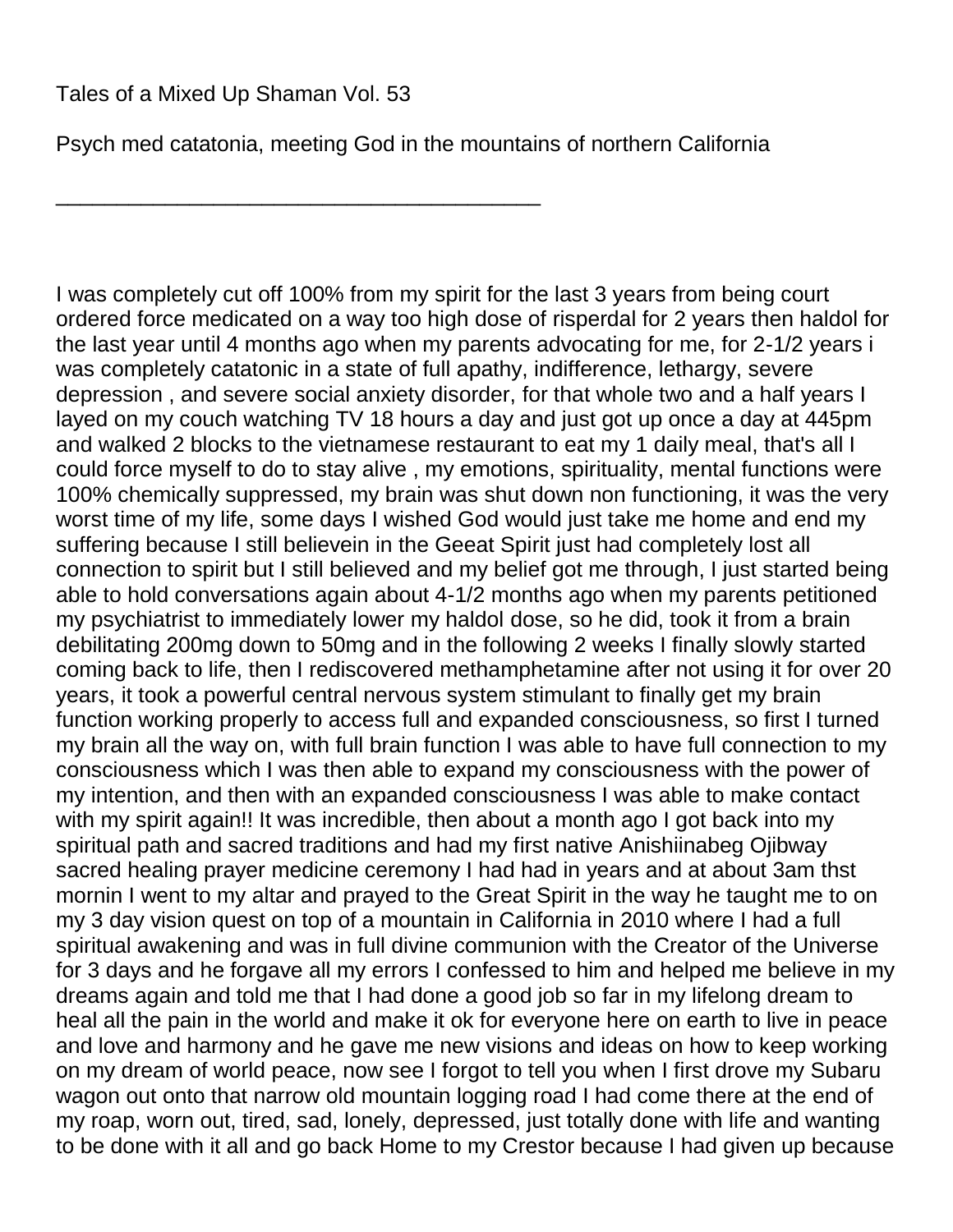I spent all my life as a peace and love ambassador, a lifelong live performance musician singing songs of peace and love but I was still getting hurt so bad all the time by people who would take advantage of my peace and love and use me so they could feel good then leave me when they used me up and I was no fun anymore, anyway I was on this high mountain road with a 500' cliff down the side and I had the thought to just drive my car off the cliff and crash and burn because I knew death is just an allusion and I would end up back Home with my Creator in the afterlife, but the second I turned the wheels left to drive off the road my Arch Angel Michaele flashed into my car like a bolt of lightning and stopped me from turning off the cliff and instead turned me to the right then got my right front wheel stuck on a huge cedar log that was laid across the road. So there I was couldn't go back Home and couldnt go anywhere else because my car was immobilized so I set up camp with my sleeping bag in the car for the night and went to bed and slept like a little baby nice and deep in the beautiful mountain air. When I woke up the next morning I was really thirsty and I had an intuition to walk back on the road in the direction I had come from, then I just automatically walked about 250 yards back and followed my guidance to the side of the mountain where I found a very beautiful sacred grotto with a small pool with pure cold mountain spring water bubbling right out of a hole in the side of the mountain so I put my face down into the pool and drank deep and long til I was full. It was the most amazing water I had ever tasted and it energized my whole being and activated my spirit being. After drinking I went back to my car and the cedar log and started to create an altar on another log on the cliff side of the road. I dedicated this altar to the healing of victims of abuse, war, torture, sexual assault, trauma survivors. I placed a picture of the love of my life and her father who was a wounded Vietnam Vet with PTSD whose traumas had caused PTSD in his daughter and I dedicated the altar to the healing of their hearts. I had about \$2000 worth of crystals and gemstones and silver and copper from the jewelry business I had and I sprinkled it all out on the ground by the altar. I also swallowed several handfuls of tiny polished assorted gemstone beads down into my stomach. Then I placed books on the altar, a book about healing PTSD, a book about honoring the spirits of your ancestors by placing flowers and berries and fruits on an altar to feed the hungry spirits of your ancestors who had been long forgotten so I put out a bowl of goji berries (the only food I had) and placed beautiful pictures of people I loved around the altar, a book on Sacred Sexuality, a book on healing traumas, and then when it was properly done I rested and prayed for guidance. I was feeling hungry and instantly I was led to the side of the mountain and told to get down to the ground so I crouched down and started looking at the ground when suddenly my eyes focused on 3 inches long fresh cedar tree sprouts and I was told to pick them and eat them so I did and a burst of energy shot up my spine and those 3 baby tree shoots gave me all the vitamins and minerals and nutrients I needed for the rest of the day. I thanked the Creator for my life and taking care of me. That was the most sacred holy meal I have ever been blessed with. The next morning when I woke up i had to shit so i dug a hole in front of the altar and shit out all the crystals I had swallowed the day before into that hole in front of my altar then filled up the hole and prayed for guidance. I was told to lay flat down on my stomach prostrate on the ground. I had been naked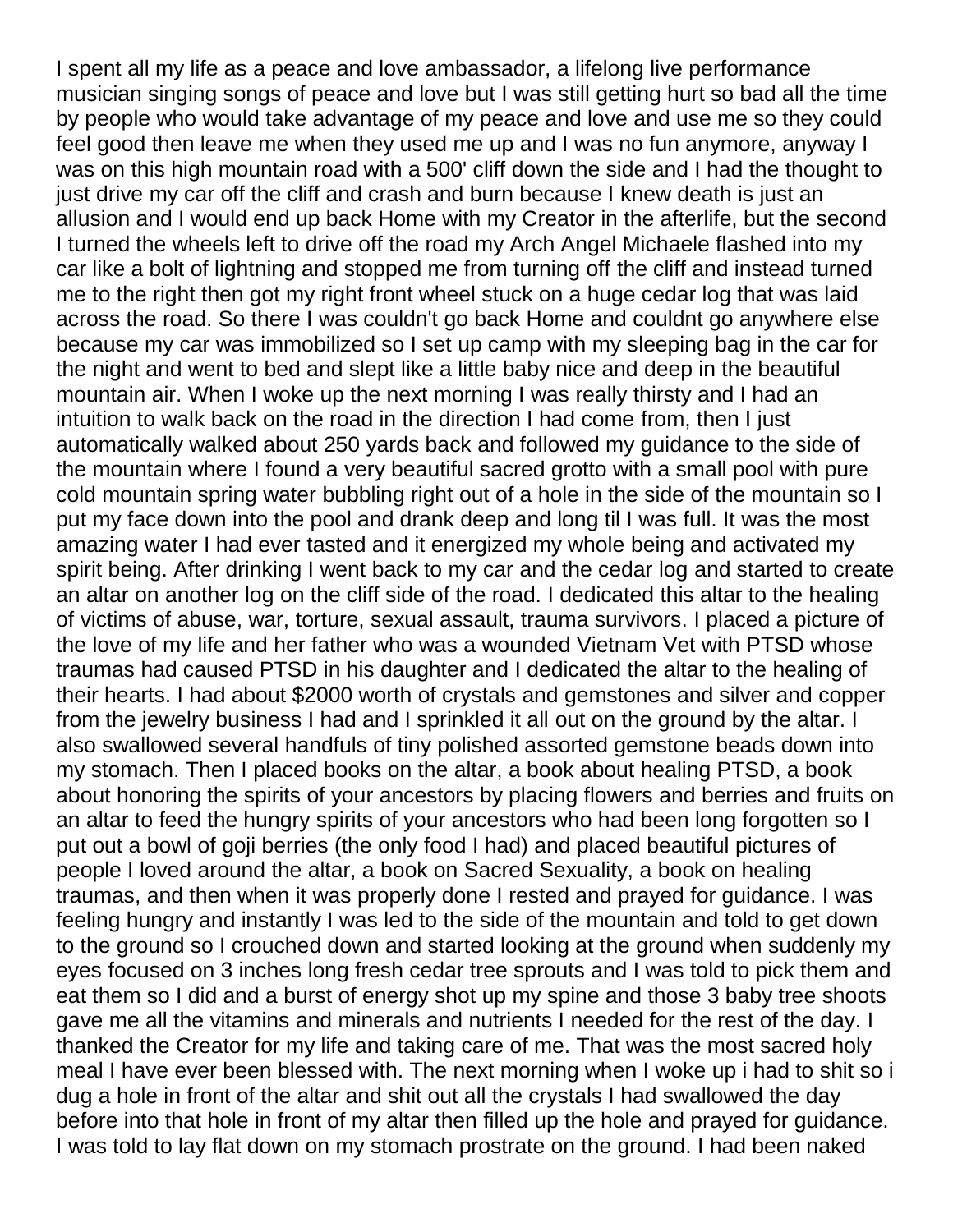on the mountain since the day before which was the first day I was on the mountain, so i laid my naked body down on the soft fuzzy forest road floor and all the sudden felt like a huge thousand pound hammer had come down on top of me, I was pressed down to the earth and felt like I weighed a thousand pounds too. I had a vision that I was being pounded down by the Hammer of Thor because of all the misdeeds I had done in my life and all the pain I had caused with improper thinking and i just poured it all out to the Creator, confessed every wrong I had ever done and every harm I had ever caused and I wept and felt very extremely small and weak and extremely humble because as I had been confessing all my misdeeds and being pressed down with a thousand pounds, at the same time for every mistake I admitted and asked forgiveness for, was at each moment of confession being forgiven by the Creator in real time as soon as I asked forgiveness it was given to me by my Crestor. I kept pouring my sins out, smaller and smaller errors til there was nothing left but my empty body mind and spirit and when the Great Spirit forgave the last confession suddenly Thor's Hammer lifted off me, I was released and set free, completely empty of EVERYTHING INSIDE ME IN ENTIRETY, no more pain, guilt, shame, suffering, sadness, worry, stress, anxiety, questions, answers, thoughts, feelings, emotions, I was just laying there in the dirt tears and dirt dried onto my face, feeling light as a feather and completely empty of everything yet completely supported and loved and accepted so deeply far beyond anything I had ever experienced. Then the Great Spirit spoke to me and said "Nathan my son, you are a good man and always have been since you were born. Your love of humanity and your striving to help the world be at peace have not been in vain. You are valuable beyond imagination and you are needed on this earth to make it better for everyone. You have never been a sinner, you just made errors and bad decisions along your path from ignorance and unknowing. You have made the world a better place for everyone you've encountered with your joyful spirit and your deep desire to always do good. You have shared tens of thousands of viable ideas and plans and instructions on how to heal this planet with hundreds of thousands of people and you truly do know how to save the world because you logically understand that if everyone on earth just put 10% of the plans you've shared into global action then the world would be healed and at peace. Your struggles and fears and doubts have not been in vain. They brought you here to me so I could lift you back up and restore your broken used up spirit, heal your broken and abused heart, renew your dysfunctional thoughts and give you new eyes to see the light. You are my beloved son and I will never leave your side, you are worthy of my love and nurturing and protection, now be at peace and let go of your concerns and let me lift you back up." Then I was just laying there but so light felt like I was floating on air. I then breathed the fullest breaths of my life all the way into and throughout my being and then an inner joy and happiness and self pride and love started to grow inside me and it was the most divinely sublime full being feeling and I became filled with awe and wonder at the power of the Creation and began to thank the Creator with all of my being for hearing me and helping me and healing me and telling me I'm worthy and I was just filled with divine ecstacy, grace and endless thanksgiving for the sacred gift of my life and I praised and worshipped the Almighty Awesome power of God the Great Spirit Creator of all I am and provider of all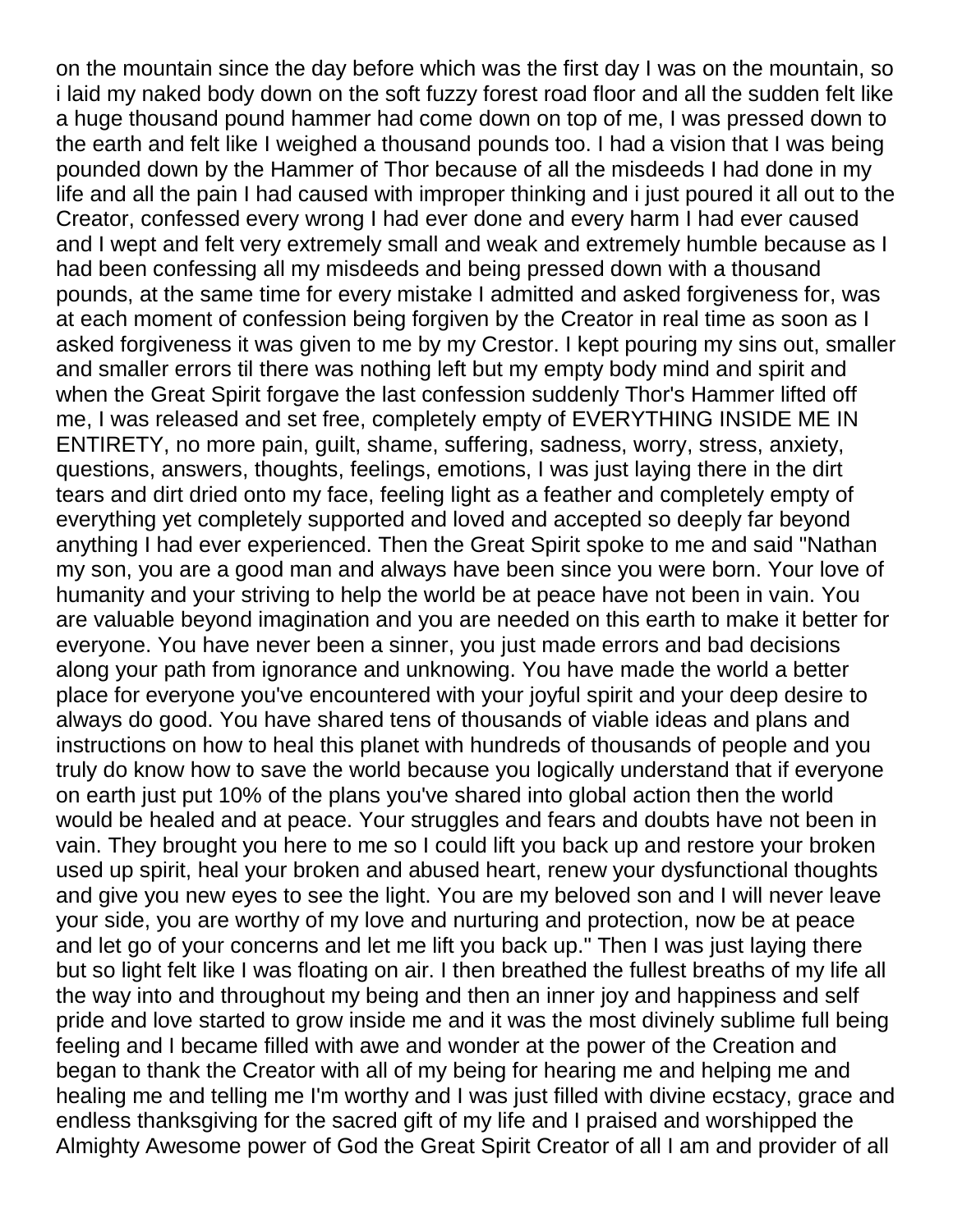my needs and Protector from every harm and it went on like that for what might have been hours because there was nothing left to do but be One in union with the Spirit of God the Creator of all life and be grateful and humbled by his mercy and feel the joy of his love in my heart and give him all thanks and praises forever and ever and ever and at some point when I was physically exhausted purely truly really naturally tired for the first time in my life I gave my last thanks and praises and he told.me I was loved and I finally said Amen, then drifted off and fell into the deepest most restful fulfilling dreamless safe peaceful needed depths of slumber I had ever experienced and that was what God did for me in Nevada City California on mountain that was 1 mile north of the location of the first ever gold mining town established in the state which was called Alpha and Omega California. I woke up long after sunrise and I was a completely new person inside and out. I didnt know what to do now so I started praying and asking for guidance, then a voice spoke to me and told me I had 2 choices in front of me: stay here in my favorite place on earth and create a new life following God's divine wisdom and live in the redwoods and learn to grow marijuana and live close to nature with mountains forests and natural healing hot springs like I had always dreamed of...or......I could go back to my hometown, the place of my birth and keep living my dream to help heal the whole world give it all that I got with all of my heart and help my hometown community put the healing into action keep playing music and stay dedicated to my mission of peace and love for the whole world.......well it didnt take long to make my decision, I remembered what a wise man had told me: "if you want to change the world it's best to start in your own backyard". So I knew at that moment that my California dream would have to wait and that I had work to do back home so I made what I believed was what the Creator wanted for me and decided right there that I needed to go home to all my people and loved ones and keep being the peace and help them all feel better and clean up my back yard. So when i was done praying i put on my bib overalls with nothing underneath, my body was dirty but I was crystal clear on the inside and full of the most joyful love and excitement to get back to my life's mission of helping everybody feel better and I had everything I needed so I took a last look at my altar and car where I left everything I had brought with me as an offering to God: my sleeping bag, 12 string Fender guitar, my harmonicas and microphone and amplifier,and a friends camera and left the keys in the ignition, closed all the doors and turned around to face the direction I had come from 3 days ago, then started to walk lightly down the old logging road back towards civilization's chaos with a deeply renewed sense of purpose. I stopped at the grotto and had one last drink of that cold sacred spring water that filled me all the way up and gave me the energy to make the rest of the half mile hike off the mountain back to where I came from. It was a beautiful walk up that old logging road to the entrance where I started from. The minute I got off the logging road and back to the road that connected the logging road to the county highway I came face to face about 8 feet away from the most massive brown bear who was staring right at me. I knew immediately that the bear was my spirit protector animal there to greet me and welcome me back to civilization, I welled up with so much love for that bear that i decided I was going to hug him and tell him I loved him. So I started to walk towards him but after 2 steps he quickly turned around